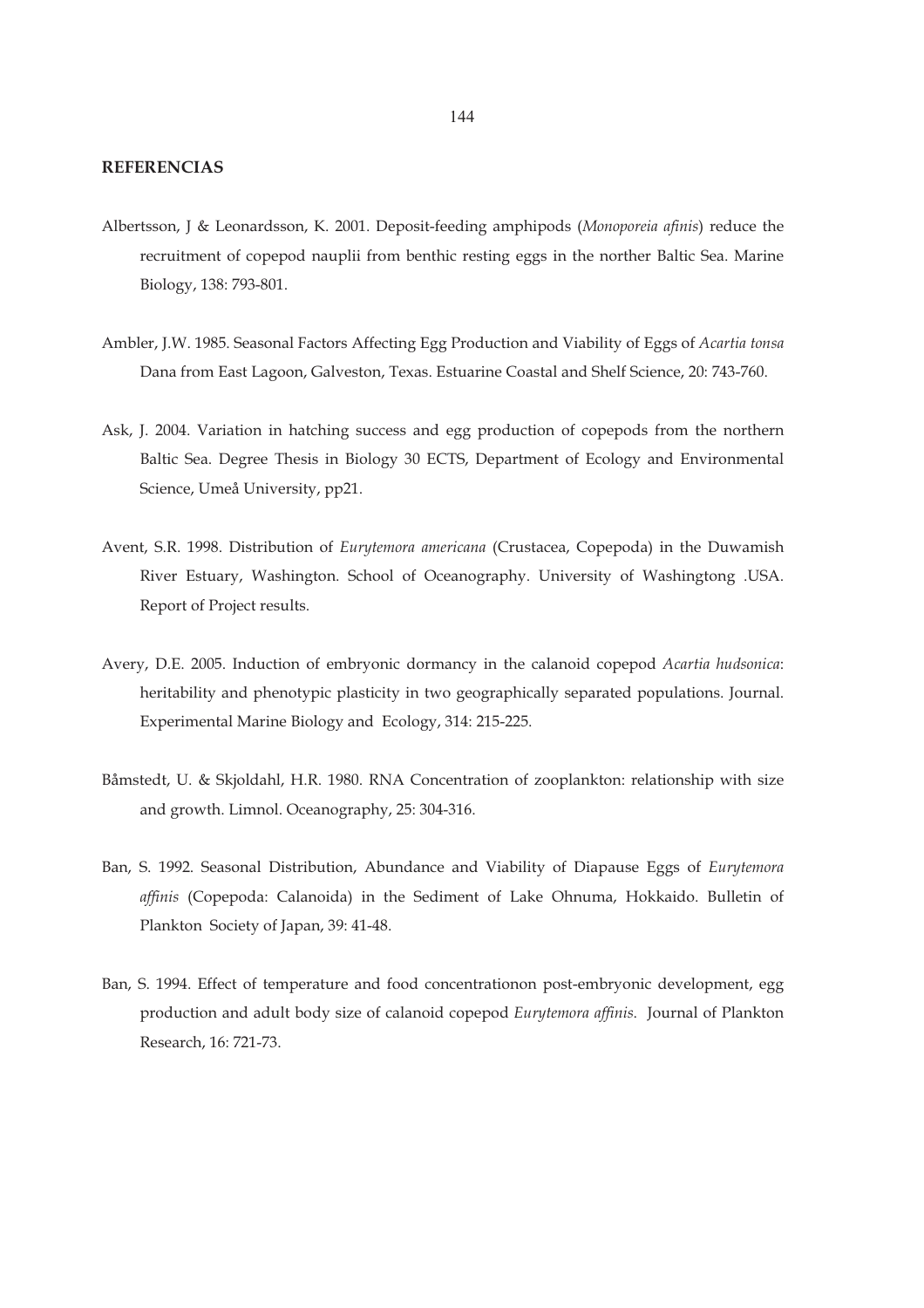- Ban, S. & Minoda, T. 1991. The effect of temperature on the development and hatching of diapause and subitaneous eggs in *Eurytemora affinis* (Copépoda: Calanoidea) in Lake Ohnuma, Hokkaido Japan. Bulletin of the Plankton Society Japon, Proceeding of the 4th Intenational Conference of Copepoda 299-308.
- Ban, S. & Minoda, T. 1992. The hatching of diapause eggs of *Eurytemora affinis* (Copepoda: Calanoida) collected from lake-bottom sediments. Journal Curstaceana Biology, 12: 51-56.
- Barros, V.R. & Silvestri, G.E. 2002. The relation betwen Sea Surface Temperature at the Subtropical South-Central Pacific and Precipitation in Southeastern South America. Journal of Climate 15, 251-267.
- Belmonte, G. 1992. Diapause egg production in Acartia *Paracartia latisetosa* Crustacea, Copepoda, Calanoida.Bolletin of Zoology, 59, 363–366.
- Belmonte, G. 1995. Resting stages off the Italian coast.In: Elefteriou A, Ansell AD and Smithr CJ (ed) Biology and ecology of shallow coastal waters. Olsen & Olsen, pp 53-58.
- Belmonte, G. 1997. Resting eggs in the life cycle of *Acartia italica* and *A. adriatica*\_Copepoda, Calanoida, Acartiidae. Crustaceana, 70: 114–117.
- Belmonte, G. 1998. The egg morphology of 7 Acartiidae species: a preliminary survey of the ootaxonomy of calanoids. Journal of Marine Systems, 15: 35-39.
- Belmonte, G & Pati, A.C. 2007. Hatching rate and diapause durationin eggs of *Paracartia latisetosa*  (Copepoda: Calanoida). Journal of Plankton Research, 29(1):39-47.
- Belmonte, G. & Pruce, M. 1994. Morphological aspects of subitaneous and resting eggs from *Acartia josephinae* (Calanoida). Hydrobiologia, 293: 131-135.
- Belmonte, G., Miglietta, A., Rubino, F. & Boero, F. 1997. Morphological convergence of resting stages of planktonic organisms: a review. Hidrobiología, 355: 159–165.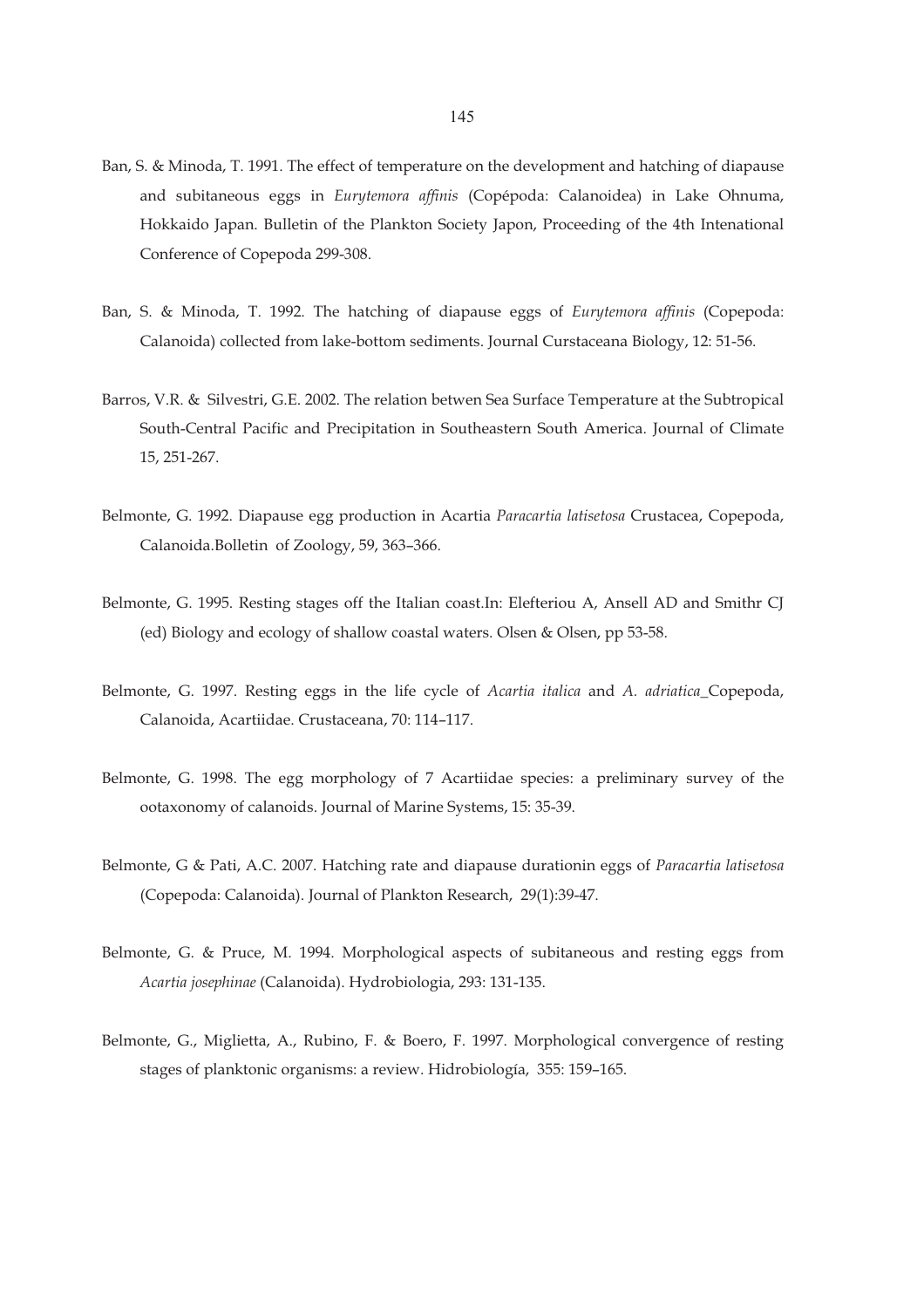- Berasategui, A.A. 2005. Efecto de la Temperatura experimental sobre la producción y eclosión de huevos de *Acartia tonsa* (copepoda, Calanoida). Universidad National de Sur, Bahia Blanca, Argentina, Tesis de Licenciatura pp 23.
- Biancalana, F. 2008. Dinámica del mesozooplancton y su relación ambiental en las Bahías Ushuaia y Golondrina (Canal Beagle). Tesis Doctoral. Universidad nacional del Sur.Bahía Blanca.195pp.
- Biancalana, F., Barria de Cao, M.S. & Hoffmeyer, S.M. 2007. Micro and mesozooplankton composition during winter in Ushuaia and Golondrina Bays (Beagle Channel, Argentina). Brazilian Journal of Oceanography, 55 (2): 83–95.
- Björnberg, T.K.S., 1972. Developmental stages of some tropical and subtropical marine planktonic copepods. Stud. Fauna Curac¸ao Caribb. Islands, 40: 1–185.
- Björnberg, T.K.S. 1999. Copepoda. En: Boltovskoy, D (1999). South Atlantic Zooplancton, 2:961- 963.
- Blades-Eckelbarger, P.I. & Marcus, N.H.1992. The Origin of Cortical Vesicles and their Role in Egg Envelope Formation in the "Spiny" Eggs of a Calanoid Copepod, *Centropages velificatus*. Biological Bulletin, 182: 41-53.
- Boltovskoy, D.(ed). 1981. Atlas del zooplancton de Atlantico Sudoccidental y métodos de trabajo con el Zooplancton Marino. Publicación Especial del Instituto Nacional de Investigación y Desarrollo Pesquero (INIDEP). Mar del Plata, Argentina, 938 pp.
- Bradley, B.P. 1978. Genetica and physiological adaptation of the copepod *Eurytemora affinis* to seasonal temperatures. Genetics, 90: 193-205.
- Bradley, B.P. & Ketzner, P.A. 1982. Genetic an non-genetic variability in tepmperature tolerance of the copepod eurytemora affinis in five temperature regimes.Biological Bulletin, 162: 233-245.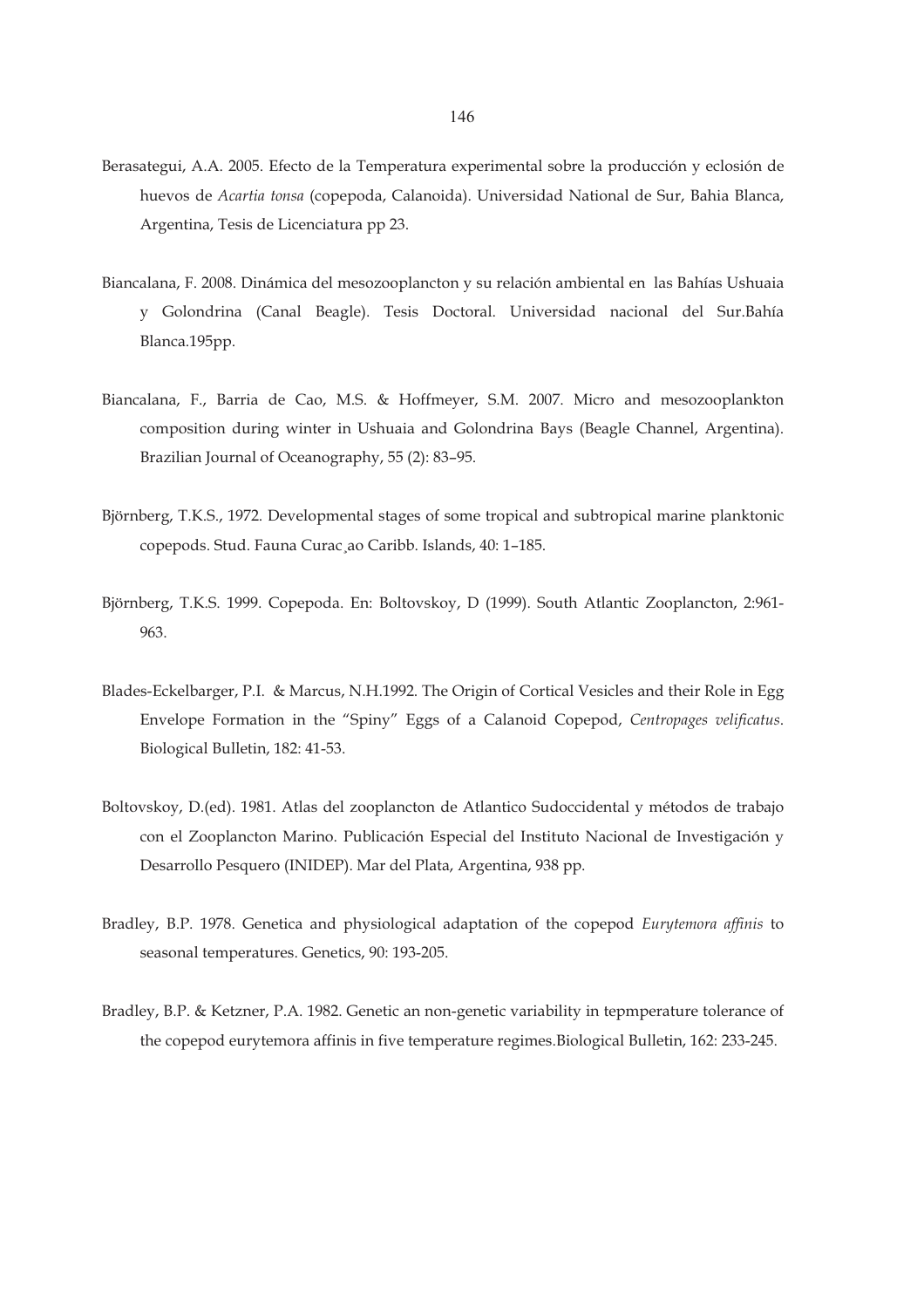- Burkart, C.A. & Kleppel, G. S. 1995. Egg production and the nutritional environment of *Acartia tonsa*: the role of food quality in copepod nutrition. ICES Journal of Marine Systems, 52: 297- 304.
- Burkill, P.H. & Kendall, T.F. 1982. Production of the Copepod *Eurytemora affinis* in the Bristol Channel. Marine Ecology Progress Series, 7: 21-31.
- Calliari, D. & Tiselius, P. 2005. Feeding and reproduction in a small calanoid copepod: *Acartia clausi* can compensatequality with quantity. Marine Ecology Progress Series, 298: 241–250.
- Calliari, D., Andersen-Borg, M.C., Thor, P., Gorokhova, E. & Tiselius, P. 2008. Instantaneous salinity reductions affect the survival and feeding rates of the cooccurring copepods *Acartia tonsa* Dana and *A. clausi* Giesbrecht differently. Journal of Experimental Marine Biology and Ecology, 362: 18–25.
- Calliari, D., Marc-Andersen, C., Thor, P., Gorokhova, E. & Tiselius, P. 2006. Salinity modulates the energy balance and the productive success of co-occurring copepods *Acartia tonsa* and *A. clausi* in different ways. Marine Ecology Progress Series, 312: 177–188.
- Carpenter, E.J., Peck, B.B. & Anderson, S.J. 1974. Survial of copepods passing through a Nuclear Power station on Northeastern Long Island Sound, USA. Marine Biology, 24: 49-56.
- Castel, J. & Feurtet, A. 1989. Dynamics of the copepod *Eurytemora affinis hirundoides* in the Gironde estuary: origin and fate of its production. In: Ros, J.D. Ed, Topics in Marine Biology. Scientia Marina, 53: 577–584.
- Castellani, C. & Lucas, A.N. 2003. Seasonal variation in egg morphology and hatching success in the calanoid copepods *Temora longicornis*, *Acartia clausi* and *Centropages hamatus*. Journal of Plankton Research, 25(5):527-537.
- Castro-Longoria, E. 2001. Comparative observations on the external morfhology of subitaneous and diapause eggs of Acartia species from Southampton water. Crustaceana, 74(3): 225-236.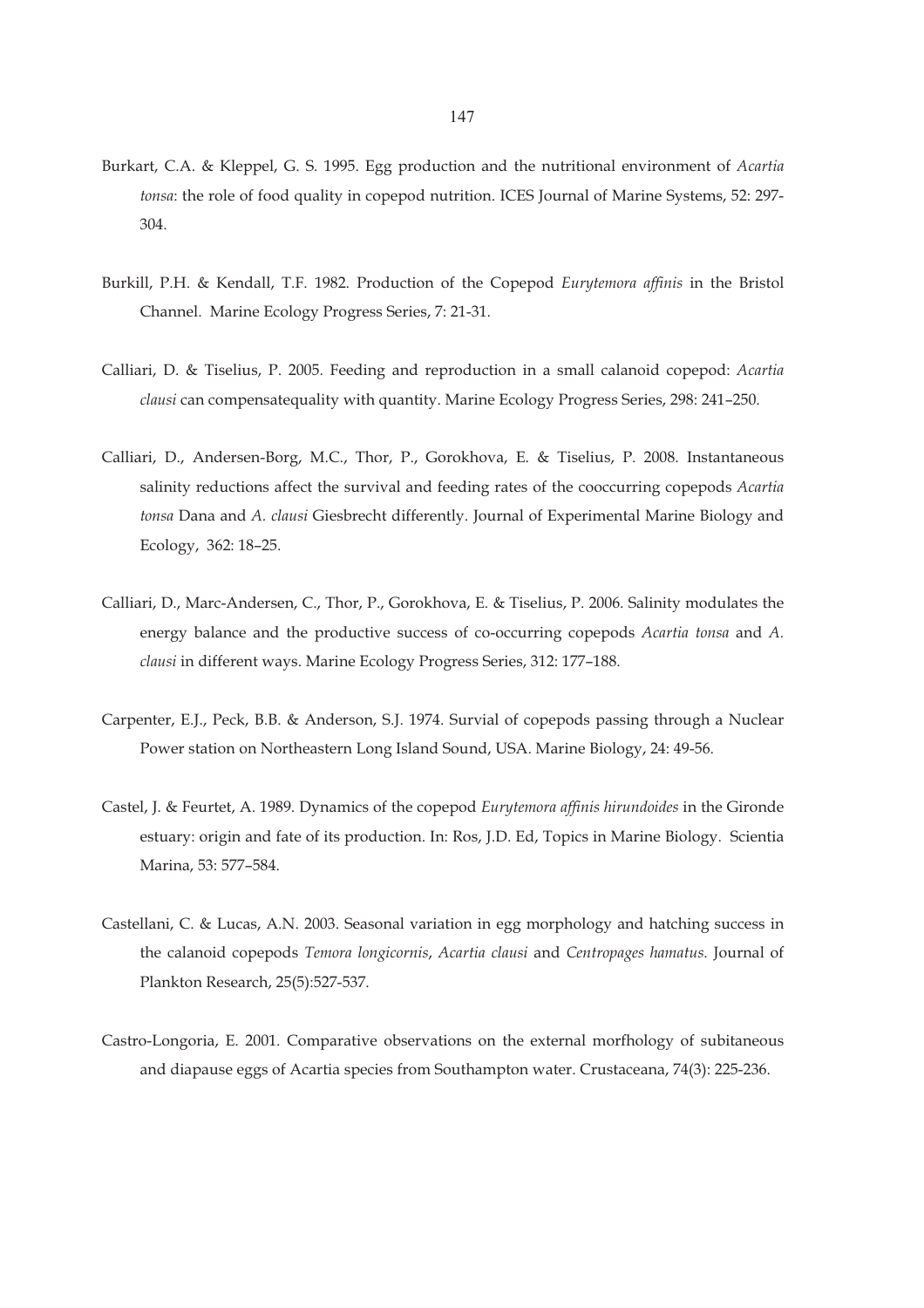- Castro-Longoria, E., 2003. Egg Production and Hatching success of four Acartia species under different temperature and salinity regimes. Journal of Crustacean Biology 23(2), 289-299.
- Castro-Longoria, E., & Williams, J.A. 1999. The production of subitaneous and diapause eggs: a reproductive strategy for *Acartia bifilosa* (Copepoda: Calanoida) in Southampton Water. UK. Journal of Plankton Research, 21: 65–84.
- Checkley, D.M. Jr. 1980. The egg production of a marine planktonic copepod in relation to its food supply: laboratory studies.Limnology Oceanography 25, 430–446.
- Chen, F., & Marcus, N.H. 1997. Subitaneus, diapause, and delayed-hatching eggs of planktonic copepods from the northern Gulf of Mexico: morphology and hatching success. Marine Biology, 127: 587-597.
- Couch, K.M., Downes, M. & Burns, C. 2001. Morphological differences between subitaneous and diapause eggs of *Boeckella triarticulata* (Copepoda: Calanoida). Freshwater Biology, 46: 925- 933.
- Cuadrado, D., Ginsberg, S.S., & Gomez, A.E. 2007. Geomorfología. En: Ecosistema del Estuario de Bahía Blanca, (editoras) María Cintia Piccolo y Monica Susana Hoffmeyer. Editorial de la Universidad Nacional del Sur, Bahía Blanca, Argentina, Tercera edición, pp29-37.
- Daan, R., Gonzalez, S, R. & Klein Breteler, W C M., 1988. Cannibalism in omnivorous calanoid copepods. Marine Ecology, 47: 45-54.
- Dagg, M. 1977. Some effects of patchy food environments on copepods. Limnology and Oceanography, 22: 99-107.
- Devreker, D., Souissi, S., Winkler, G., Forget-Leray, J., & Leboulenger, F. 2008. Effects of salinity, temperature and individual variability on the reproduction of *Eurytemora affinis* (Copepoda; Calanoida) from the Seine estuary: A laboratory study. Journal of Experimental Marine Biology and Ecology, JEMBE-48746; 11 pp.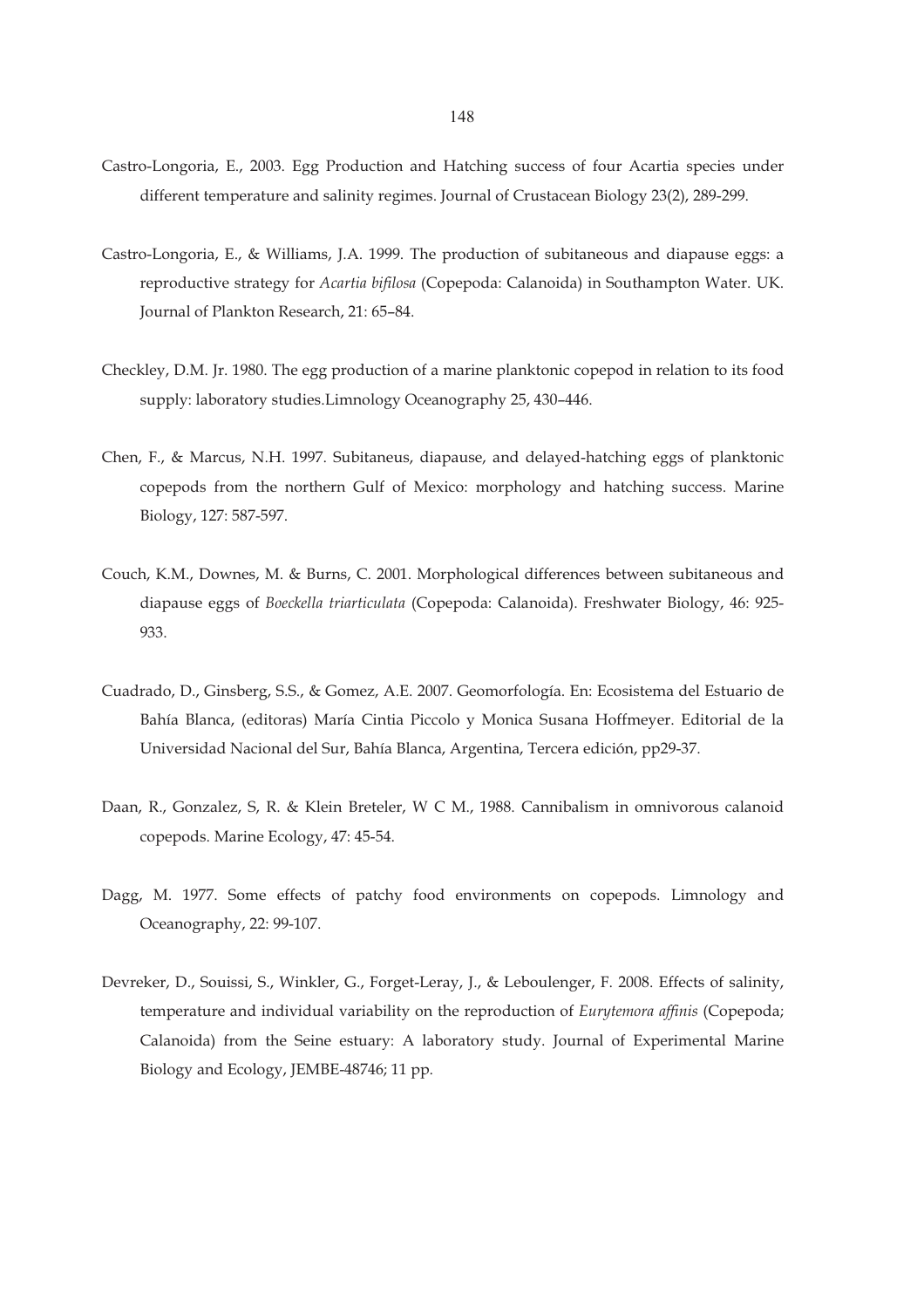- Diodato, S.L., Berasategui, A.A. & Hoffmeyer, M.S. 2006. Morphological types and seasonal variation in eggs of zooplankton species from bottom sediments in Bahía Blanca Estuary, Argentina. Brazilian Journal of Oceanography, 54 (3): 161-167.
- Dressel, D.W., Heinle, D.R. & Grote, M.C. 1972. Vital staining to short live and dead copepods. Chesapeake Science, 13:190-193.
- Drilllet, G., Iversen, M.H., Sorensen, T.F., Ramlov, H., Lund, T. & Hansen, B.W. 2006. Effect of cold storage upon eggs of a calanoid copepod, *Acartia tonsa* (Dana) and their offspring. Aquaculture 254: 714-729.
- Escaravage, V. & Soetaert, K. 1993. Estimating secondary production for the brackish Westerschelde copepod population *Eurytemora affinis* Poppe combining experimental data and field observations. Cah. Biol. Mar., 34: 201–214.
- Fernandez-Severini, M. 2009. Distribución y toxicidad de algunos metales pesados en el zooplankton de la zona interior del estuario de Bahía Blanca.Tesis Doctoral. Universidad Nacional del Sur. Bahía Blanca. 265pp.
- Fernandez-Severini, D.M., Hoffmeyer, S.M. 2005. Mesozooplankton assemblages in two bays in the Beagle Channel (Argentina) during January 2001. Scientia Marina, 69:27–37.
- Freije, R.H. & Marcovecchio, J.E., 2007. Oceanografia Química. En: Ecosistema del Estuario de Bahía Blanca, M.C. Piccolo, M.S. Hoffmeyer (editores). Instituto Argentino de Oceanografía, Bahía Banca Argentina. Editorial de la Universidad Nacional del Sur. Press Bahía Blanca Argentina, pp. 69-78.
- Freije, R.H., Asteasuain, R.O., Schmidt, A.S. & Zavatti, J.R. 1981. Relación de la salinidad y temperatura del Agua con las condiciones Hidrometeorológicas en la porción interna del Estuario de Bahía Banca. Contribución Científica. IADO: Nº 57, 12 pp.
- Freije, R.H., Asteasuain, R.O., Tombesi, N.B., Pereyra, M.T. & Esteves, M.J. 2000. Composicion salina del rio Sauce Chico y Arroyo Naposta Grande. En: Usos y Preservacion de los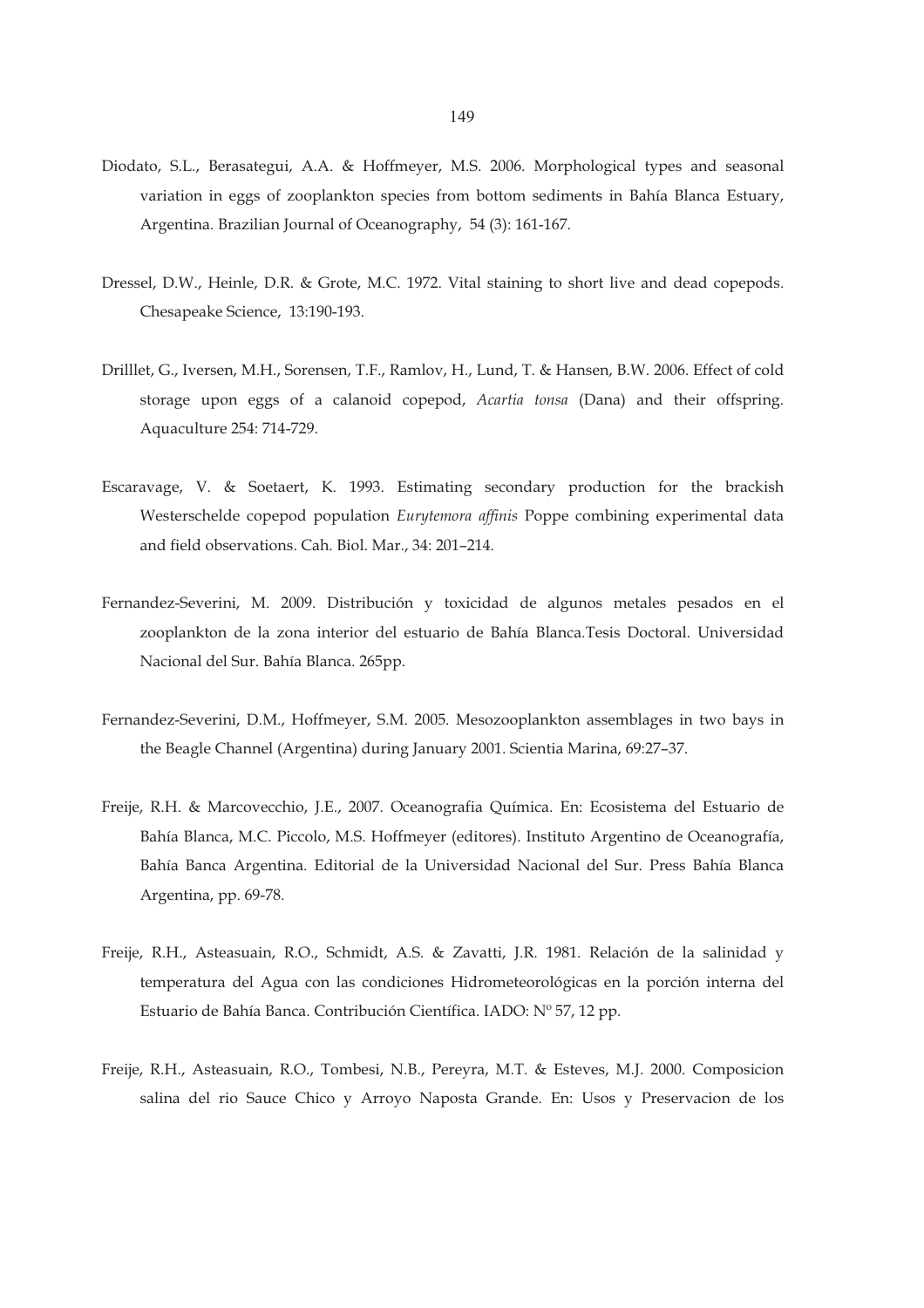recursoso hídricos en los umbrales del sigloXXI., Farias, H.D( editores).Santiago del Estero Argentina (cd-rom) 7pp.

- Gasparini, S., Castel, J. & Irigoyen, X. 1999. Impact of suspended particulate matter on egg production of the estuarine copepod, *Eurytemora affinis*. Journal of Marine Systems, 22: 195– 205.
- Gaudy, R. 1971. Etude experimentale de la ponte chez tríos especes de copepodes pelagiques *Centropages typicus*, *Acartia clausi* and *Temora stylifera*. Marine Biology, 9: 65–70.
- Gayoso, A.M. 1981. Estudio de las diatomeas del estuario de Bahía Blanca. Tesis, Universidad Nacionales de la Plata.100pp.
- Gayoso, A.M. 1988.Variacion estacional del fitoplancton en la zona más interna del estuario de Bahía Blanca (Argentina). Gayana, Botánica, 45(14): 241-248.
- Gayoso, A.M. 1989. Species of the diatom genus *Thalassiosira* from the Coastal Zone of the South Atlantic (Argentina).Botanica Marina, 32(4): 331-337.
- Gayoso, M.A., 1998. Long-term Phytoplankton studies in the Bahía Blanca estuary, Argentina. Journal of Marine Science 55, 655-660.
- Gayoso, A.M. 1999.Seasonal succession patterns of phytoplankton in the Bahía Blanca estuary (Argentina). Botánica Marina, 42: 367-375.
- Grice, G.D. 1970. The Developmental stages of *Eurytemora americana* Williams, 1906, and *Eurytemora herdmani* Thompson and Scott, 1897 (Copepoda, Calanoida). Crustaceana, 20: 145- 158.
- Grice, G. D. & Marcus, N. H. 1981. Dormant eggs of marine copepods. Oceanogr. Marine Biology Annual Review, 19:125-140.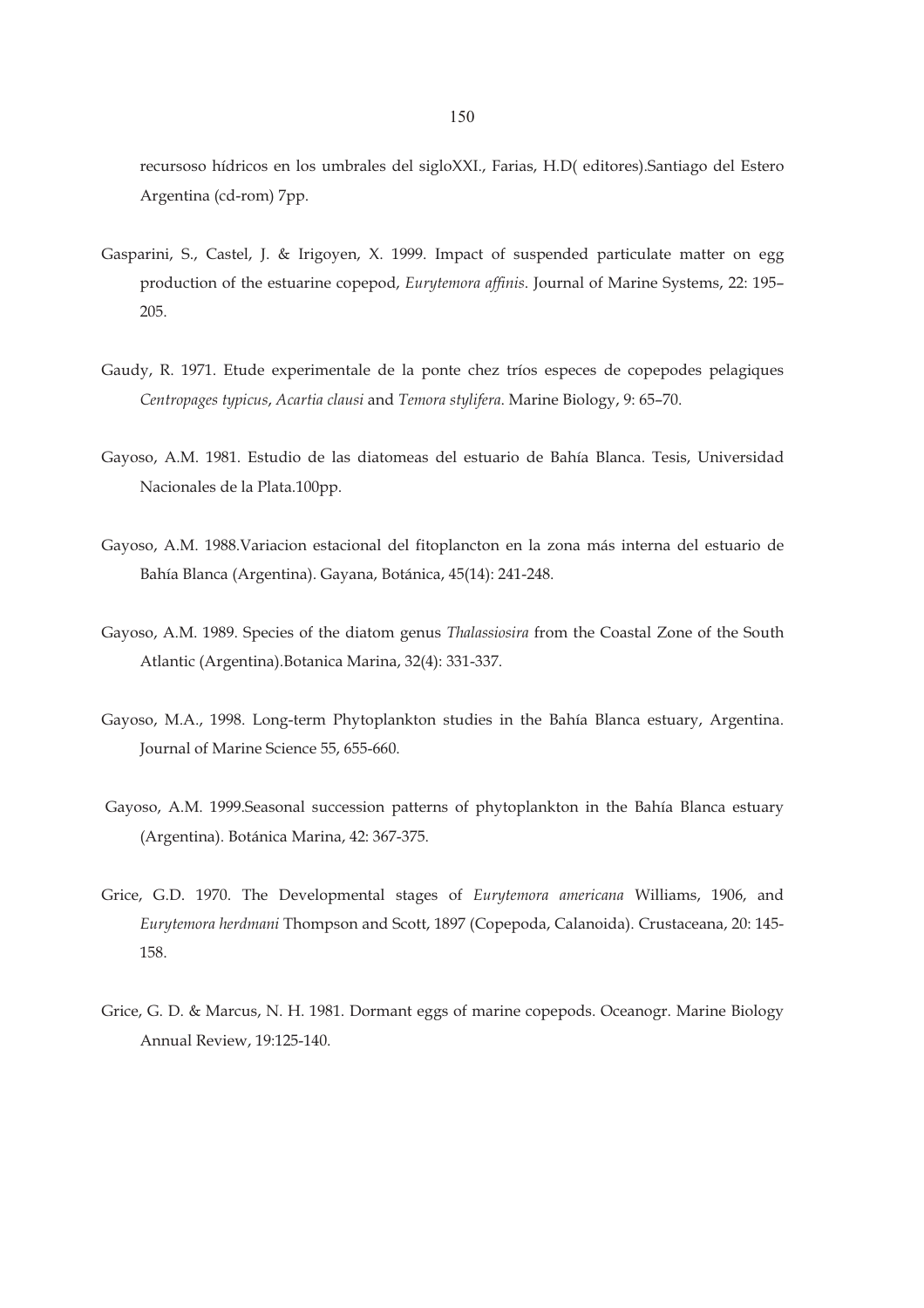- Guisande, C., Riveiro, I. & Maneiro, I. 2000. Comparisons among the amino acid composition of females, eggs and food to determine the relative importance of food quantity and food quality to copepod reproduction. Marine Ecology Progress Series, 202: 135–142.
- Hairston, N.G. 1996. Zooplankton egg banks as biotic reservoirs in changing environments. Limnology Oceanography, 41(5): 1087-1092.
- Hairston, N.G & Olds & E.J. 1984. Population differences in the timing of diapause adaptations in a spatially heterogeneous enviroment. Oecologia, 61: 42-48.
- Hansen, B.W., Drillet, D., Kirsten, A.K., Madsen, V., Pedersen, M.F. & Sørensen, F.T. 2010. Temperature effects on copepod egg hatching: does acclimatization matter?. 2009. Journal of Plankton Research, 32(3): 305-315.
- Harris, R.P., Wiebe, P.H., Lenz, J., Skjoldal, H.R & Huntley, M. 2000. Zooplankton Methodology Manual. Academic Press, 2: 8 -9.
- Hart, R.C. 1987. Observations on calanoid diets, seston, phytoplankton relationships, and inferences on calanoid food limitation in a silt-laden reservoir. Arch. Hydrobiology, 111, 67– 82.
- Heinle, R.D. 1966. Production of Calanoid Copepod, *Acartia tonsa*, in the Patuxent River Estuary. Chesapeake Science, 7: 59-74.
- Heinle, D.R. 1970. Population dynamics of exploited cultures of calanoid copepods. Helgoland. Wiss. Meeresunters., 20: 360-372.
- Heron, G.A. 1964. Seven species of *Eurytemora* (Copepoda) from Northweatern North America. Crustaceana, 7 (3):199-211.
- Hirche, H.J. 1974. Die Copepoden *Eurytemora affinis* Poppe and *Acartia tonsa* Dana und ihre Besiedelung durch Myoschiston centropagidarum Precht (Peritricha) in der Schlei. Kieler Meeresforschungen, 30: 43-64.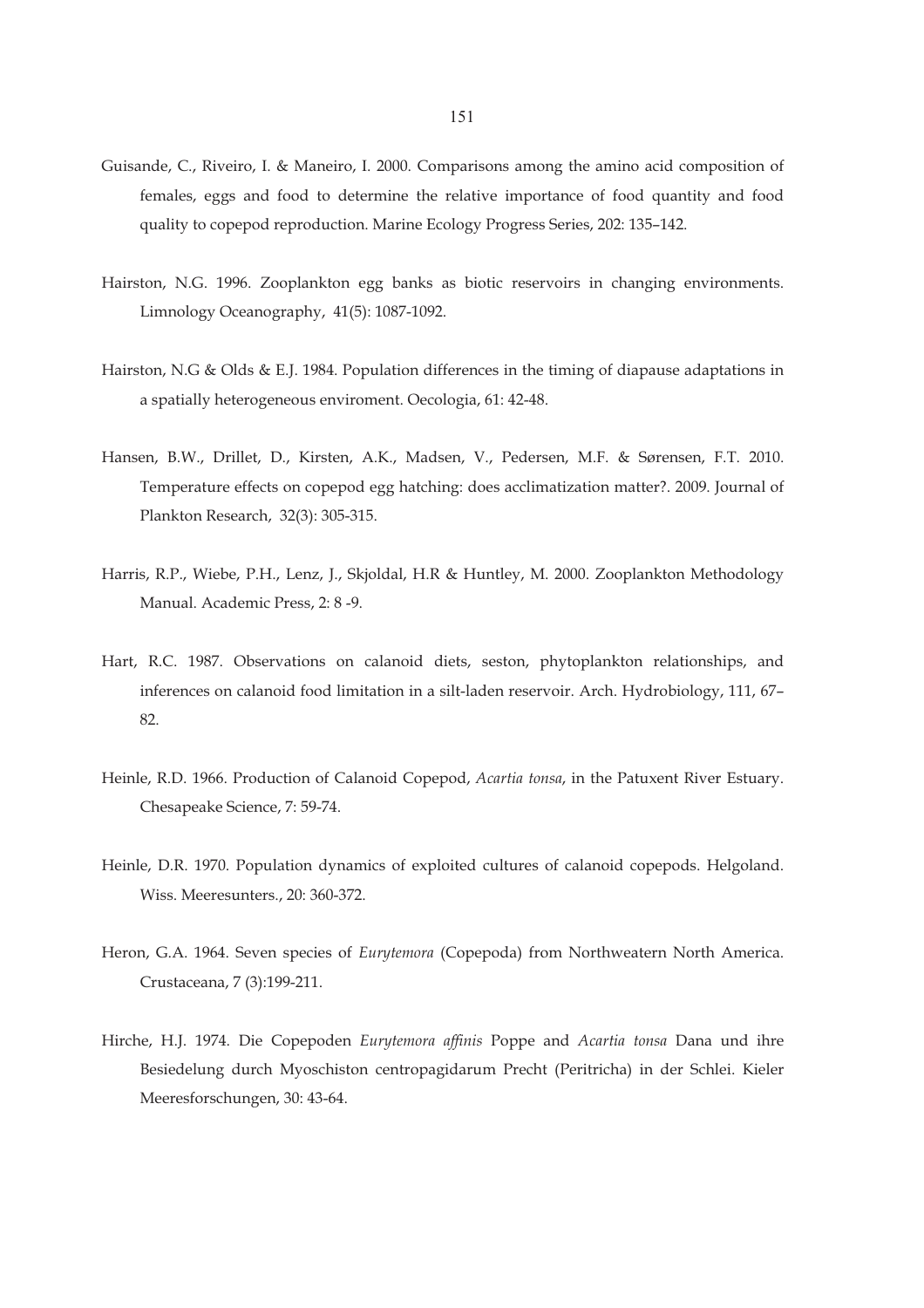- Hirche, H.J. 1992. Egg Production of *Eurytemora affinis* Effect of K- Strategy. Estuarine Coastal and Shelf Science, 35: 395-407.
- Hoffmeyer, M.S. 1983. Zooplancton del área interna de la Bahía Blanca (Buenos Aires, Argentina). Composición faunística. Historia Natural, Argentina, 3 (8):73-94.
- Hoffmeyer, M.S. 1986. Estudios relativos a la alimentación en el copépodo planctónico *Acartia tonsa* Dana, de la Bahía Blanca Argentina. Tesis de Grado, Facualtad de Ciencias Natuarales, Universidad Nacional de la Plata. Noviembre, 1986 p109.
- Hoffmeyer, M.S. 1994. Seasonal succession of Copepoda in the Bahía Blanca estuary. In: F.D. Ferrari and B.P. Bradley (Editors) Ecology and Morphology of Copepods. Hydrobiologia, pp 303-308.
- Hoffmeyer, M.S. 2004. Decadal change in zooplankton seasonal succession in the Bahía Blanca Estuary, Argentina, following introduction of zooplankton species. Journal of Plankton Research, 26(2): 181-189.
- Hoffmeyer, M.S. 2007. Meso-Zooplancton. In: Piccolo MC, Hoffmeye MS (ed). Universidad Nacional del Sur Press, Bahía Blanca Argentina, pp 133-141.
- Hoffmeyer, M.S. & Prado-Figueroa, M. 1997. Integumental structures in the oral field of *Eurytemora americana* an *Acartia tonsa* (Copepoda, Calanoida) in relation to their trophic Habits. Crustaceana, 70: 257-271.
- Hoffmeyer, M.S. & Torres, E.R. 2001. Morphometric variables and individual volumen of *Eurytemora americana* and *Acartia tonsa* females (Copepoda, Calanoida) from the Bahía Blanca estuary, Argentina. Hydrobiologia 459: 73-82.
- Hoffmeyer, M.S., Biancalana, F. & Berasategui, A.A. 2005. Impact of a power plant cooling system on copepod and meroplankton survival (Bahía Blanca, Argentina). Iheringia Série Zoologia, 95(3): 311-318.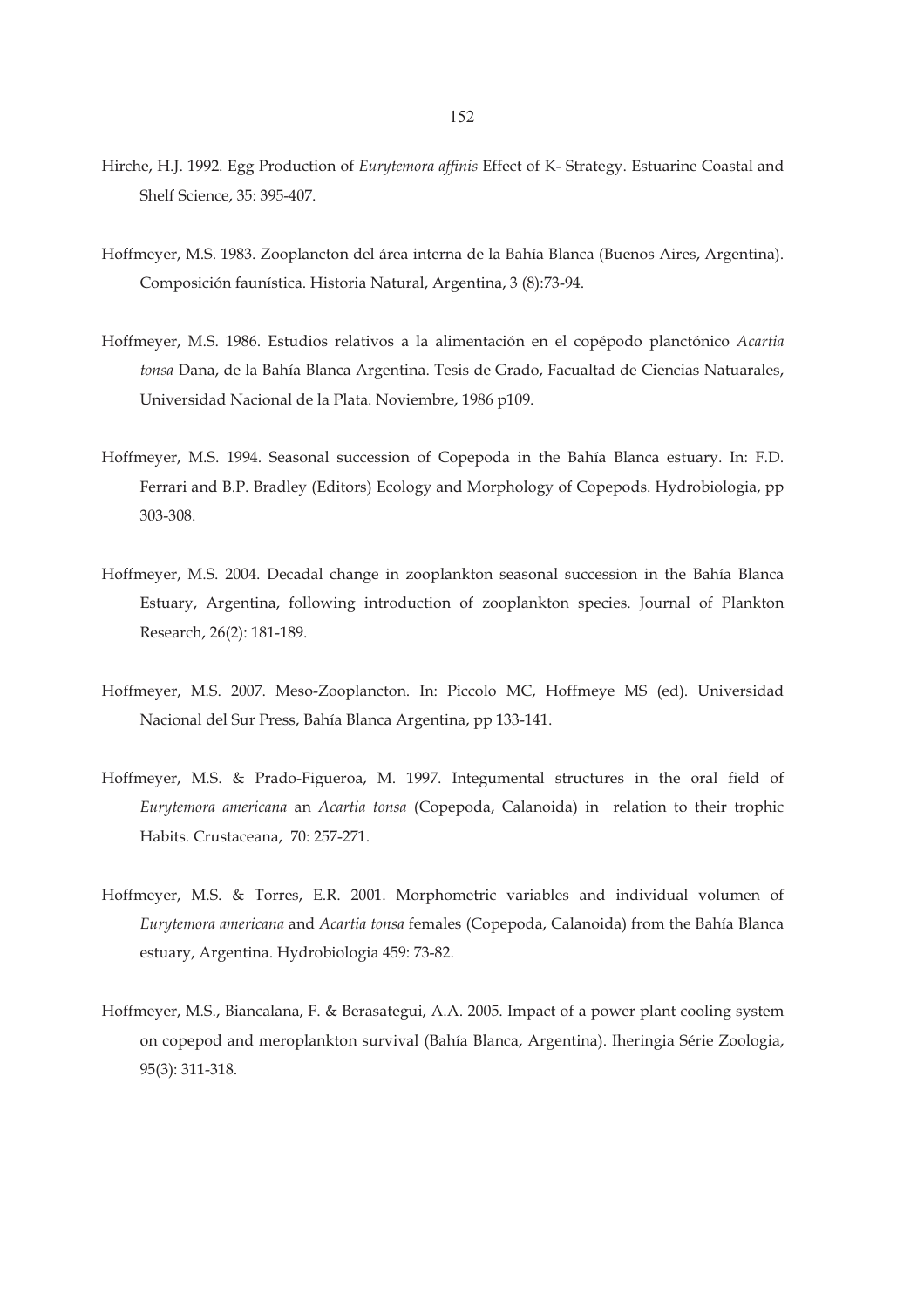- Hoffmeyer, M.S., Frost, B.W. & Castro, M.B. 2000. *Eurytemora americana* Williams, 1906, not *Eurytemora affinis* (Poppe, 1880), inhabits the Bahía Blanca Estuary, Argentina. Scientia Marina, 64 (1): 111-113.
- Hoffmeyer, M.S., Beigt, D., Piccolo, C. & Dos-Santos, E. 2003a. Reclutamiento de los copépodos *Acartia tonsa* y *Eurytemora americana* en Pto.Cuatreros, estuario de Bahía Blanca. V jornadas de ciencias del Mar, Mar del Plata 2003. Resúmenes, pag. 122.
- Hoffmeyer, M.S., Berasategui, A.A., Beige, D. & Piccolo, M.C. 2009. Environmental regulation of the estuarine copepods *Acartia tonsa* and *Eurytemora americana* during coexistence period. Journal of the Marine Biological Association of the United Kingdom, 89(2): 355-361.
- Hoffmeyer, M.S., Berasategui, A.A., Piccolo, M.C, Fernández-Severini, M.D., Menéndez, M.C. & Biancalana, F. 2003b. Morfología de huevos de *Acartia tonsa* y *Eurytemora americana* (Copepoda, Calanoida). V jornadas de ciencias del Mar, Mar del Plata 2003. Resúmenes, pag. 121.
- Hoffmeyer, M.S., Fernandez-Severini, M.D., Menendez, M.C., Berasategui, A.A. & Biancalana, F. 2008. Composition and dynamics of mesozooplankton assemblages in the Bahía Blanca estuary. In: R. Neves, J. Baretta, M. Mateus (Editors), Perspectives on Integrated Coastal Zone Management in South America. IST Press, Lisboa, pp. 303-316.
- Holste, L. & Peck, A.M. 2006. The effects of temperature and Salinity on egg production and hatching success of Baltic *Acartia tonsa* (Copepoda: Calanoida): a laboratory investigation. Marine Biology, 148: 1061-1070.
- Hubble, S.K & Kirby, R.R. 2007. Transmission Electron Microscopy of Marine crustacean eggs. Crustaceana, 80 (6): 739-745.
- Ianora, A. & Santella, L. 1991. Diapause embryos in the neustonic copepod *Anomalocera patersoni*. Marine Biology, 108: 387–394.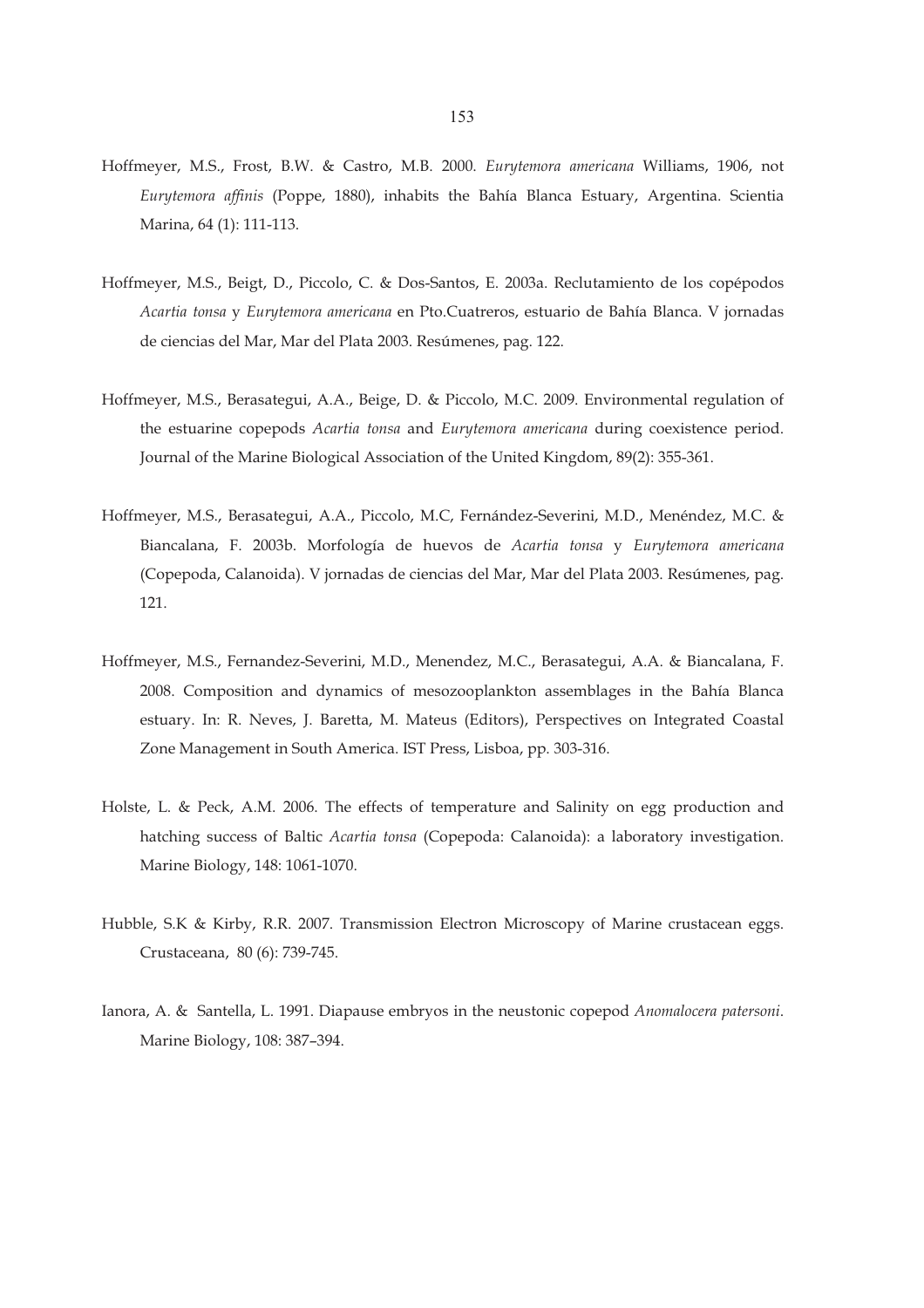- Ikeda, T., Torres, J.J., Hernandez-Leon, S., Geiger, S.P. 2000. Metabolism. In, R.P. Harris, P.H. Wiebe, J. Lenz, H.R. Skjoldal, M. Huntley, Zooplankton Methodology Manual. Academic Press, Great Britain, pp 454-532.
- Jeffries, H.P. 1962. Salinity Space Distribution of the Estuarine Copepod Genus Eurytemora. International Revue für Gesamten Hydrobiologie, 47: 291-300.
- Jiang, X., Wang, G. & Li, S. 2004. Age, distribution and abundance of viable resting eggs of *Acartia pacifica* (Copepoda: Calanoida) in Xiamen Bay, China. Journal of Experimental Marine Biology and Ecology, 312: 89– 100.
- Kasahara, S. & Uye, S. 1979. Calanoid copepod eggs in seabottom muds. V. Seasonal changes in hatching of subtaneous and diapause eggs of *Tortanus forcipatus*. Marine Biology, 55: 63-68.
- Kasahara, S., Uye, S.I. & Onbe´, T. 1974. Calanoid copepod eggs in sea bottom muds. Marine Biology. 26: 167–171.
- Kasahara, S., Uye, S.I. & Onbe´, T. 1975. Calanoid Copepod Eggs in Sea-Bottom Muds. II. Seasonal Cycles of Abundance in the Populations of Several Species of Copepods and Their Eggs in the Inland Sea of Japan. Marine Biology, 31: 25-29.
- Katajisto, T. 1996. Copepod eggs survive a decade in the sediments of the Baltic Sea. Hidrobiología, 320: 153-159.
- Katajisto, T. 2006. Benthic resting eggs in the life cycles of calanoid copepods in the northern Baltic Sea. W and A. de Nottberck Foundation Scientific Reports No.29, Helsinki, pp 1- 46.
- Katajisto, T., Viitasalo, M. & Koski, M. 1998. Seasonal occurrence and hatching of calanoid eggs in sediments of the northern Baltic Sea. Marine Ecology Progress Series, 162:133-143.
- Katona, K.S. 1973. Evidence for sex Pheromones in Planktonic copepods. Limnology and Oceanography, 18(4):574-583.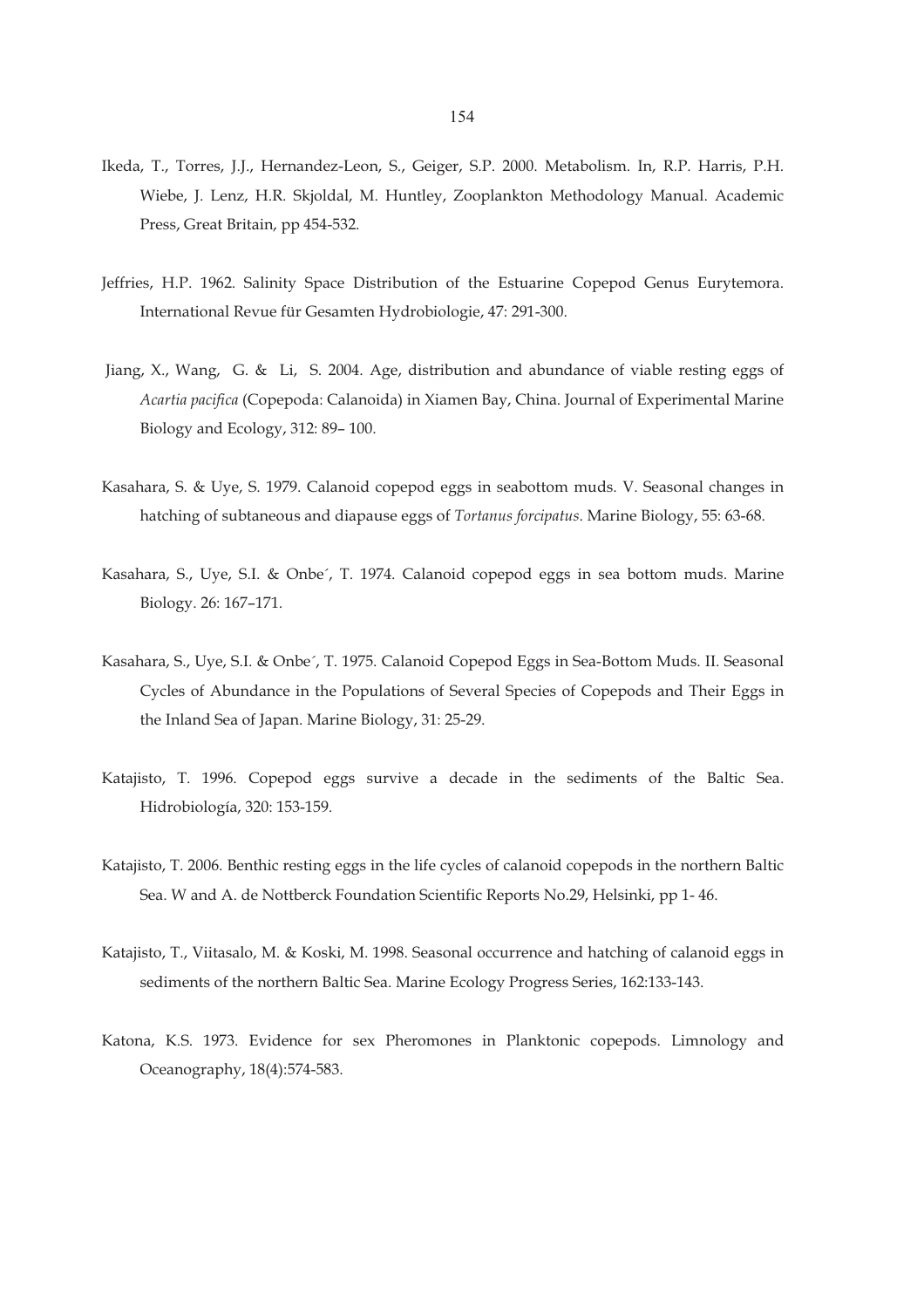- Katona, K.S. 1975.Copulation in the copepod *Eurytemora affinis* (poppe, 1880). Crustaceana, 28(1): 89-95.
- Kimmel, D.G., Bradley, B.P. 2001. Specific protein responses in the calanoid copepod *Eurytemora affinis* Poppe, 1880 to salinity and temperature variation. Journal of Experimental Marine Biology and Ecology, 266: 135-149.
- Kiørboe, T. & Sabatini, M. 1995. Scaling of fecundity, growth and development in marine planktonic copepods. Marine Ecology Progress Series, 120: 285–298.
- Kleppel, G.S & Hazzard, S.E. 2000. Diet and eggs production of the copepod *Acartia tonsa* in Florida Bay.II. Role of the nutritional environmental. Marine Biology, 137: 111-121.
- Kos, M.S. 1977. Species of the genus *Eurytemora* (Copepoda, Calanoida) in northern part of the Pacific Ocean: systematics, distribution, variability. Issed. Faune Morei 20(28): 20-53.
- Landry, M.R. 1978. Population dynamics and production of a planktonic marine copepod, *Acartia clausi*, in small temperate lagoon on San Juan Island, Washington. Int Revue. Ges. Hydrobiol. Hydrography, 63: 77-120.
- Landry, M.R. 1983. The development of marine calanoid copepods with comment on the isochronal rule. Limnology and Oceanography, 28(4): 614-624.
- Lee, C.E. & Petersen, C.H. 2002. Genotype-by-environment interaction for salinity tolerance in the freshwater invading copepod *Eurytemora affinis*. Physiological and Biochemical Zoology, 75:335-344.
- Lee, C.E., Remfert, J.L. & Gelembiuk, G.W. 2003. Evolution of Physiological Tolerance and Performance During Freshwater Invasions. Integrative and Comparative Biology, 43: 4 39– 449.
- Limburg, P.A & Weider, L.J. 2002. "Ancient" DNA in the resting egg bank of a microcrustacean can serve as a palaeolimnological database. Procceding of the Royal Society London, 269: 281-287.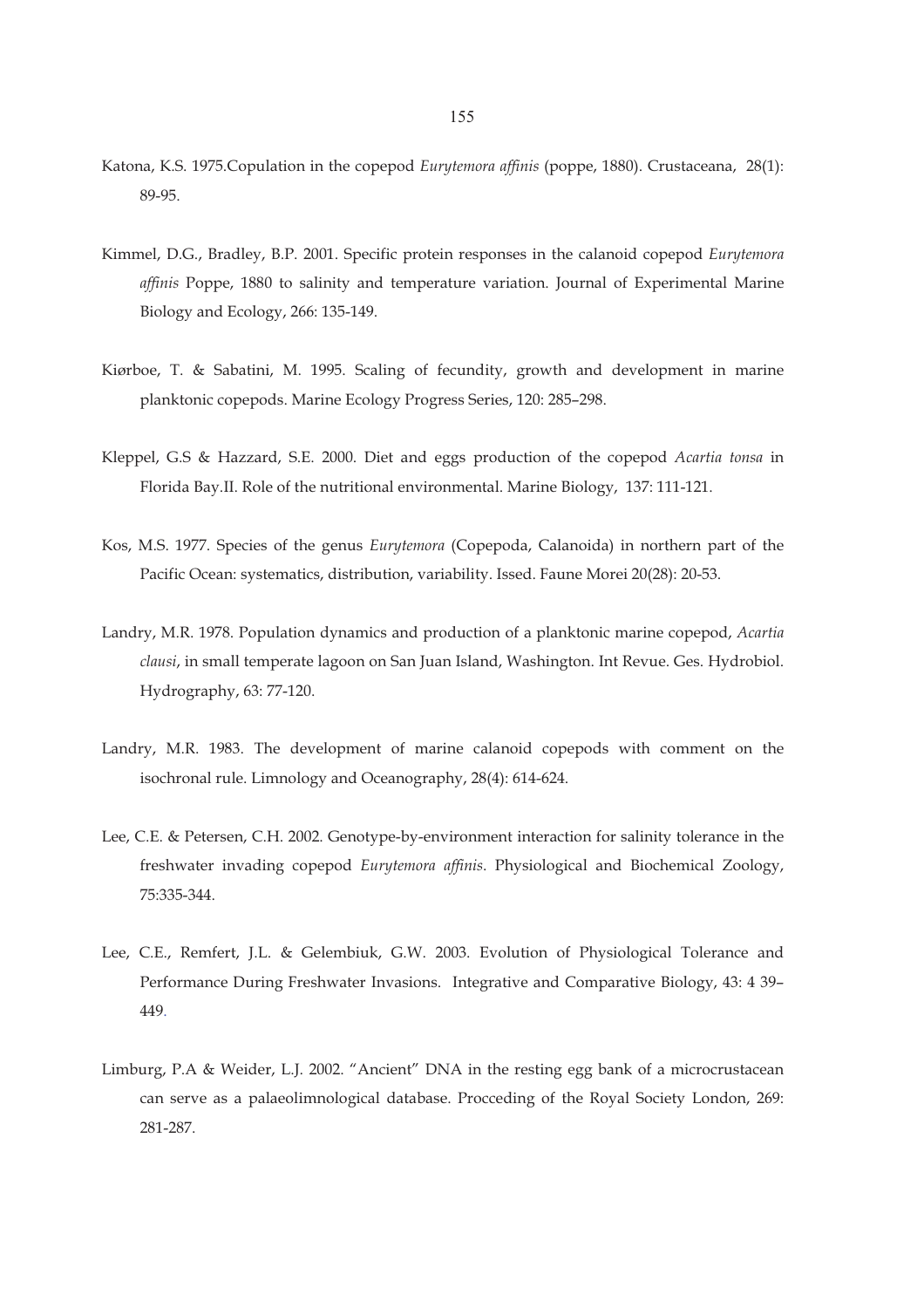- López-Cazorla, A., Tejera, L., Pettigrosso, R. & Camina, R., 2006. Preferencia y selectividad en la dieta de Ramnogaster arcuata (Osteichthyes, Clupeidae). VI Jornadas del Ciencias del Mar. Centro Nacional Patagónico (CONICET) y Universidad Nacional de la Patagonia San Juan Bosco, Puerto Madryn Argentina, 241pp.
- Lorenzen, C.L. 1967. Determination of Chlorophyll an phaeopigment. Spectrophotometric Equations. Limnology Oceanography, 12: 343-346.
- Lozano, V.S. & Morales, A. 1986. Introducción a la Microscopía Electrónica. En: Viviana Sorrivas de Lozano y Alfonsina Morales (eds). Editado por el Centro Regional de Investigaciones Basicas y Aplicadas de Bahía Blanca (CRIBABB), 220pp.
- Lucks, R., 1937. Die Crustaceen und Rotatorien des Messinasees. Ber. Westpreuss. Bot. Zool. Verh., 59: 59-101.
- Lutz, R., Marcus, N.H. & Chanton, J. 1992. The effects of low oxygen concentrations on the hatching and viability of marine calanoid copepod eggs. Marine Biology, 114: 241–248.
- Lutz, R., Marcus, N.H. & Chanton, J. 1994. Hatching and viability of copepods eggs ata twostages of embryological development: anoxic/hypoxic effect. Marine Biology, 119: 199-204.
- Malone, T.C. 1977. Plankton Systematics and Distribution in Mesa New York bight atlas monograph 13. New York Sea Grant Institute Albany, New York, 45pp.
- Marcus, N.H. 1980.Photoperiodic control of diapause in the marine calanoid copepod *Labidocera aestiva*. Biology Bulletin., 159: 311–318.
- Marcus, N.H. 1984. Recruitment of copepod nauplii into the plankton: importance of diapause eggs and benthic processes. Marine Ecology Progress Series, 15: 47–54.
- Marcus, N.H. 1989. Abundance in bottom sediments and hatching requirements of eggs of *Centropages hamatus* (Copepoda: Calanoida) from the Alligator Harbor region, Florida. Biological Bulletin, 176: 142–146.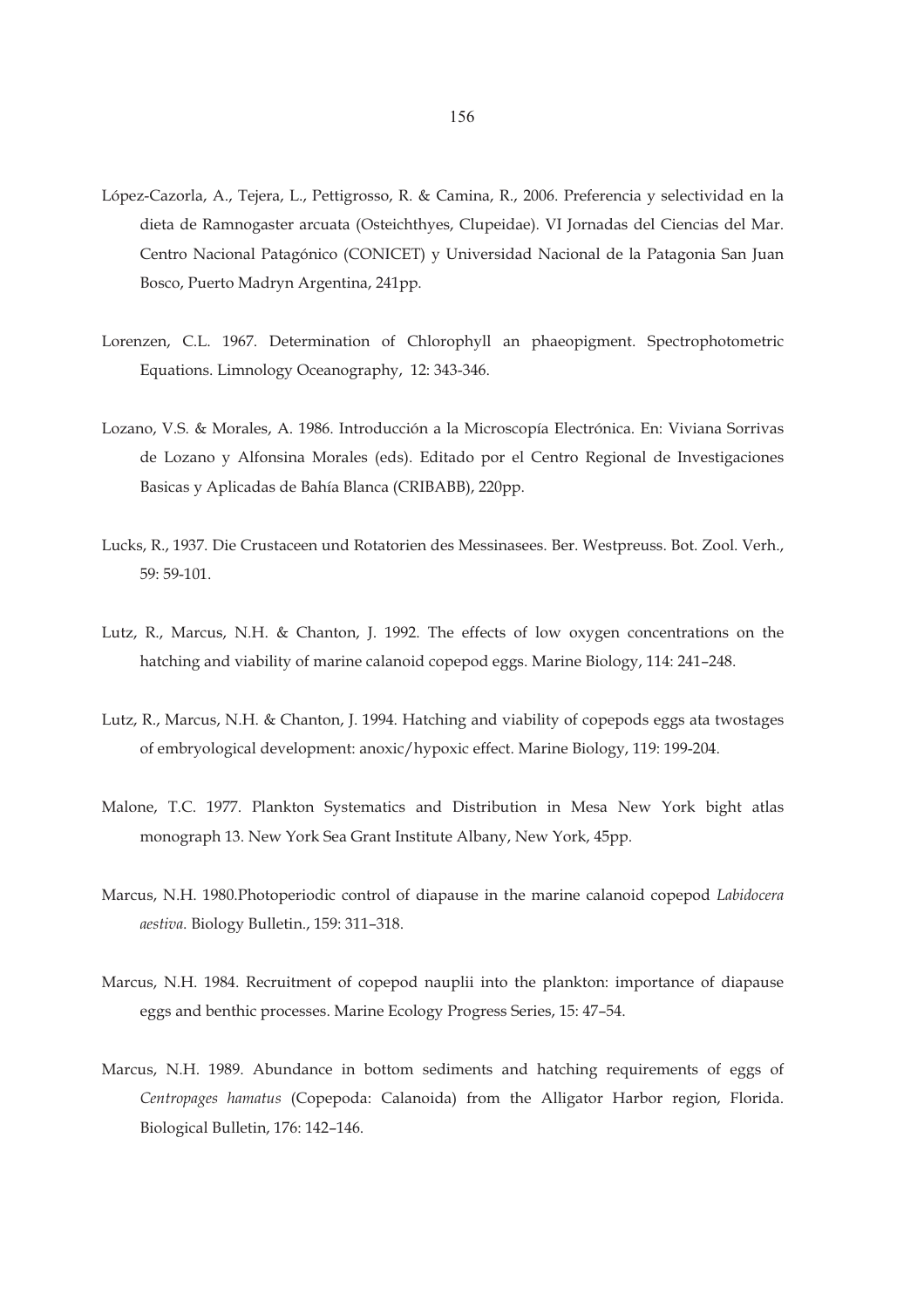- Marcus, N.H. 1990. Calanoid copepod, cladoceran, and rotifer eggs in sea-bottom sediments of northern California coastal waters: identification, occurrence and hatching. Marine Biology, 105: 413-418.
- Marcus, N.H. 1991. Planktonic copepods in a sub-tropical estuary: seasonal patterns in the abundance of adults, copepodites, nauplii, and eggs in the sea bed. Biological Bulletin, 181: 269-274.
- Marcus, N.H. 1996. Ecological and evolutionary significance of resting eggs in marine copepods. Hydrobiologia, 320: 141-152.
- Marcus, N.H. & Boero, F. 1998. Minireview: the importance of benthic-pelagiccoupling and the forgotten role of life cycles in coastal aquatic systems. Limnology Oceanography, 43: 763-768.
- Marcus, N.H. & Fuller, C.M. 1986. Subitaneous and diapauseeggs of *Labidocera aestiva* Wheeler (Copepoda: Calanoida): differences in fall velocity and density. Journal of Experimental Marine Biology and Ecology, 99: 247–256.
- Marcus, N.H & Lutz, R.V. 1998. Longevity of subitaneous and diapause eggs of *Centropages hamatus* (Copepoda: Calanoida) from the northern Gulf of Mexico. Marine Biology, 131:249– 257.
- Marcus, N.H & Van-Waveren, M.I. 1993. Morfhology of recent copepod egg envelopes from Turkey Point, gulf of Mexico, and their implications for acritarch affinity. Palaeontology, 48: 111-124.
- Marcus, N.H., Lutz, R.V. & Chanton, J.P. 1997. Impact of anoxia and sulfide on the viability of eggs of three planktonic copepods. Marine Ecology Progress Series, 146: 291-295.
- Marcus, N.H., Lutz, R., Burnett, W. & Cable, P. 1994. Age, viability and vertical distribution of zooplankton resting eggs from a anoxic basis: Evidence of egg bank. Limnology and Oceanography, 39: 154-158.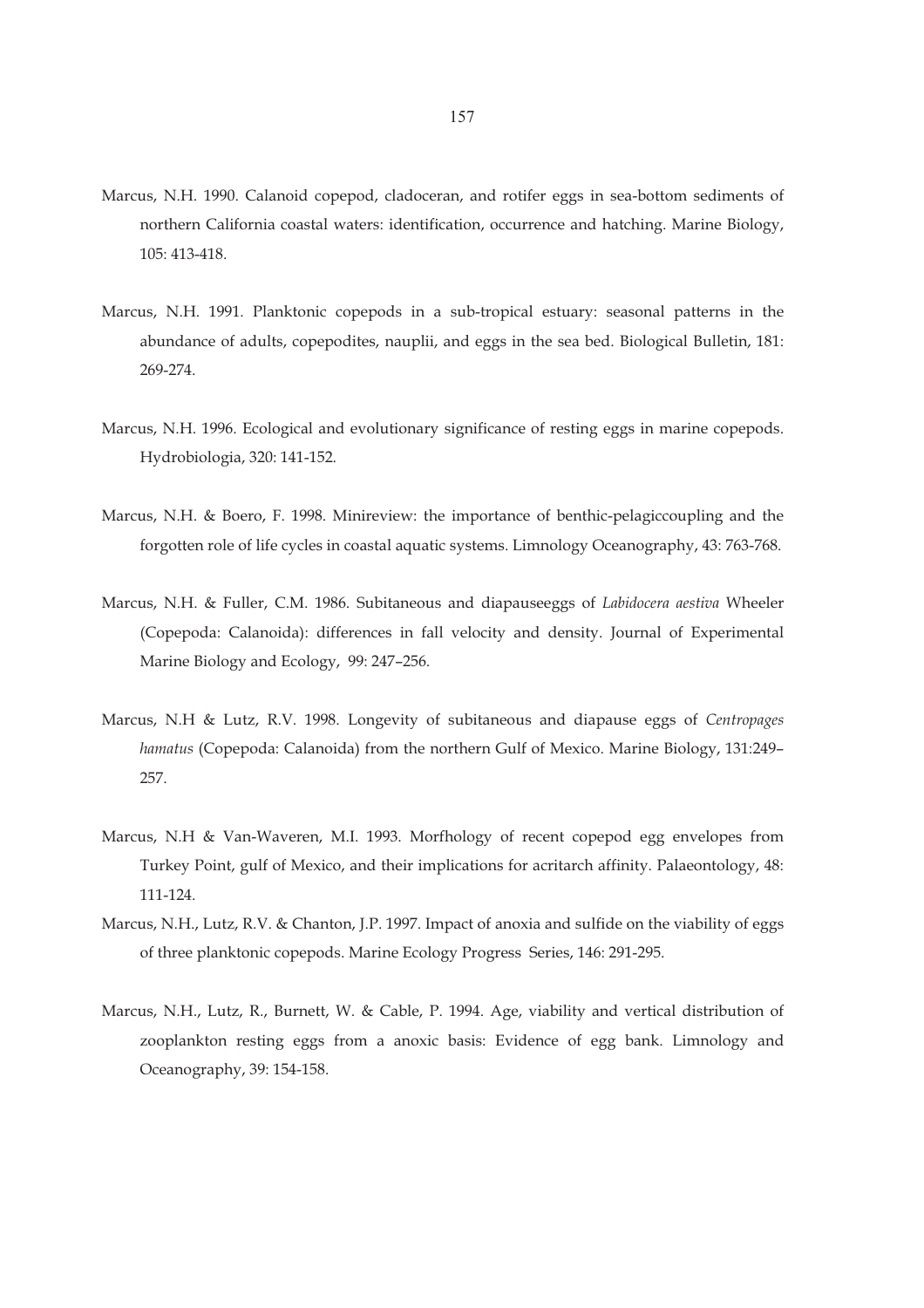- Marcus, N.H., Richmond, C., Sedlacek, C., Millar, G.A. & Oppert, C. 2004. Impact of hypoxia on the survival, egg production and population dynamics of *Acartia tonsa* Dana. Journal of Experimental Marine Biology and Ecology, 301: 111-128.
- Marshall, S.M & Orr, A.P. 1955. On the biology of *Calanus finmarchicus*.VIII. food uptake, assimilation and excretion in adult and stage V Calanus. Journal of Marine Biology Association, U. K., 34: 495-529.
- Menéndez, M.C. 2009. Distribución del mesozooplancton y su relación con el ciclo de mareas en la zona interna del estuario de bahía blanca (Puerto Cuatreros). PHd Thesis, Universidad Nacional del Sur (UNS), Bahía Blanca Argentina pp 223.
- Milione, M. & Zeng, C. 2008. The effects of temperature and salinity on population growth and egg hatching success of the tropical calanoid copepod, *Acartia sinjiensis*. Aquaculture, 275: 116–123.
- Miller, D.D & Marcus, N.H. 1994. The effects of salinity and temperature on tehe sensity and sinking velocity of eggs os the calanoid copepod *Acartia tonsa* Dana. Journal of Experimental Marine Biology and Ecology, 179: 235-252.
- Molina, M.L. 2005. Resuspensión de huevos de copépodos y sedimentos en una planicie de marea de Puerto Cuatreros, estuario de Bahía Blanca. Tesina para obtener el grado de Licenciatura. Universidad nacional del Sur. Marzo del 2005.
- Moscatello, S., Rubino, F., Saracino, O.D., Fanelli, G., Belmonte, G. & Boero, F. 2004. Plankton biodiversity around the Salento Peninsula (South East Italy): an integrated water/sediment approach. In: Ros, J. D.; Packard, T. T.; Pili, J. M.; Pretus, J. L. & Blasco, D. eds. Biological oceanography at the turn of the Millenium. Scientia Marina, 68 (1): 85-102.
- Niehoff, B. & Hirche, H.J., 1996. Oogenesis and gonad maturation in the copepod *Calanus finmarchicus* and predict of egg production from preserved samples. Polar Biology, 16: 601- 612.
- Onbé, T., 1978. Sugar flotation method for sorting the resting eggs of marine cladocerans and copepods from sea bottom sediment. Bull. Jap. Soc. Sci. Fish., 44: 1411.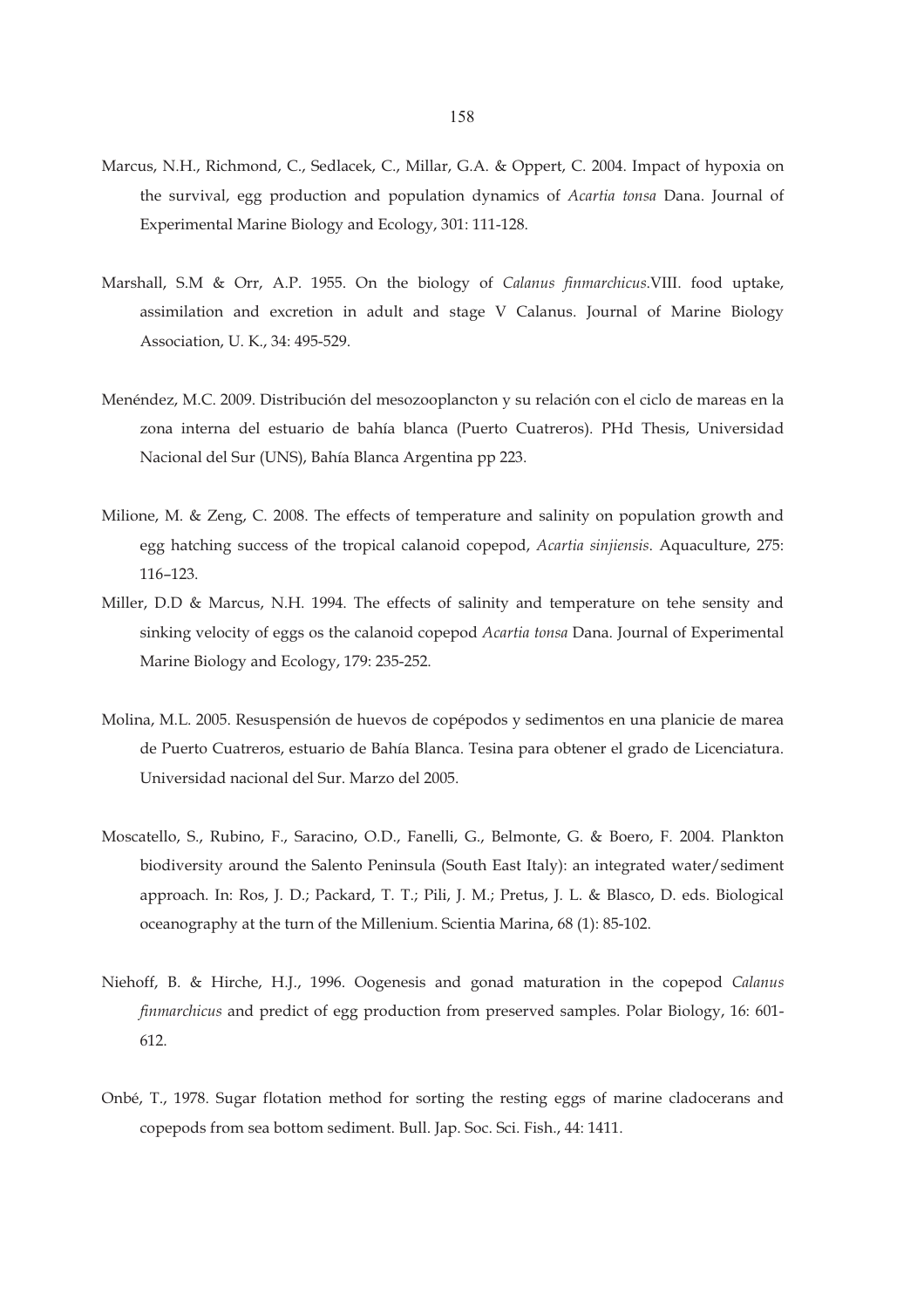- Onoue, Y., Shimode, S., Toda, T., & Kikuchi, T. 2004. Reproductive strategy of *Acartia steueri* in Salami Bay, Japan. Coastal Marina Science, 30(1): 353-359.
- Pallares, R. E. 1968. Copépodos marinos de la Ría Deseado (Santa Cruz, Argentina). Servicio de Hidrografía Naval, Buenos Aires, H.1024: 1-125.
- Peck, M.A. & Holste, L. 2006. Effects of salinity, photoperiod and adult stocking density on egg production and egg hatching success in *Acartia tonsa* (Calanoida: Copepoda): Optimizing intensive cultures. Aquaculture, 255: 341-350.
- Perillo, G.M.E., Piccolo, M.C., Palma, E.D., Perez, D.E. & Pierini, O.J. 2007. Oceanografía Física. En: Ecosistema del Estuario de Bahía Blanca, (editoras) María Cintia Piccolo y Monica Susana Hoffmeyer. Editorial de la Universidad Nacional del Sur, Bahía Blanca, Argentina, Tercera edición, pp 61-67.
- Pettigroso, R.E & Barría de Cao, M.S. 2007. Ciliados Planctónicos. En: Ecosistema del Estuario de Bahía Blanca, M.C. Piccolo, M.S. Hoffmeyer (editores). Instituto Argentino de Oceanografía, Bahía Banca Argentina. Editorial de la Universidad Nacional del Sur. Press Bahía Blanca Argentina, pp 121-131.
- Piccolo, M.C., Perillo, G.M.E. & Arango, J.M. 1990. Hidrogarfía del estuario del Rio Sauce Chico (Bahía Blanca). Geoacta, pp.13-23.
- Pierini, J.O., Perillo, G. M.E., Pérez, D. E. & M.C. Piccolo. 2000. Influencia de las Planicies de Marea en el Flujo Residual del Estuario de Bahía Blanca. IV Jornadas Nacionales de Ciencias del Mar, CENPAT, Puerto Madryn, Septiembre de 2000.
- Plourde, S. & Runge, J.A. 1993. Reproduction of the planktonic copepod *Calanus finmarchicus* in the Lower St Lawerence Estuary: relation to the cycle of Phytoplankton production and evidence for a Calanus pump. Marine Ecology Progress Series, 102: 217-227.
- Popovich, C.A. 2007. Fitoplancton. En: Ecosistema del Estuario de Bahía Blanca, (editoras) María Cintia Piccolo y Mónica Susana Hoffmeyer. Editorial de la Universidad Nacional del Sur, Bahía Blanca, Argentina, Tercera edición, pp 91-100.